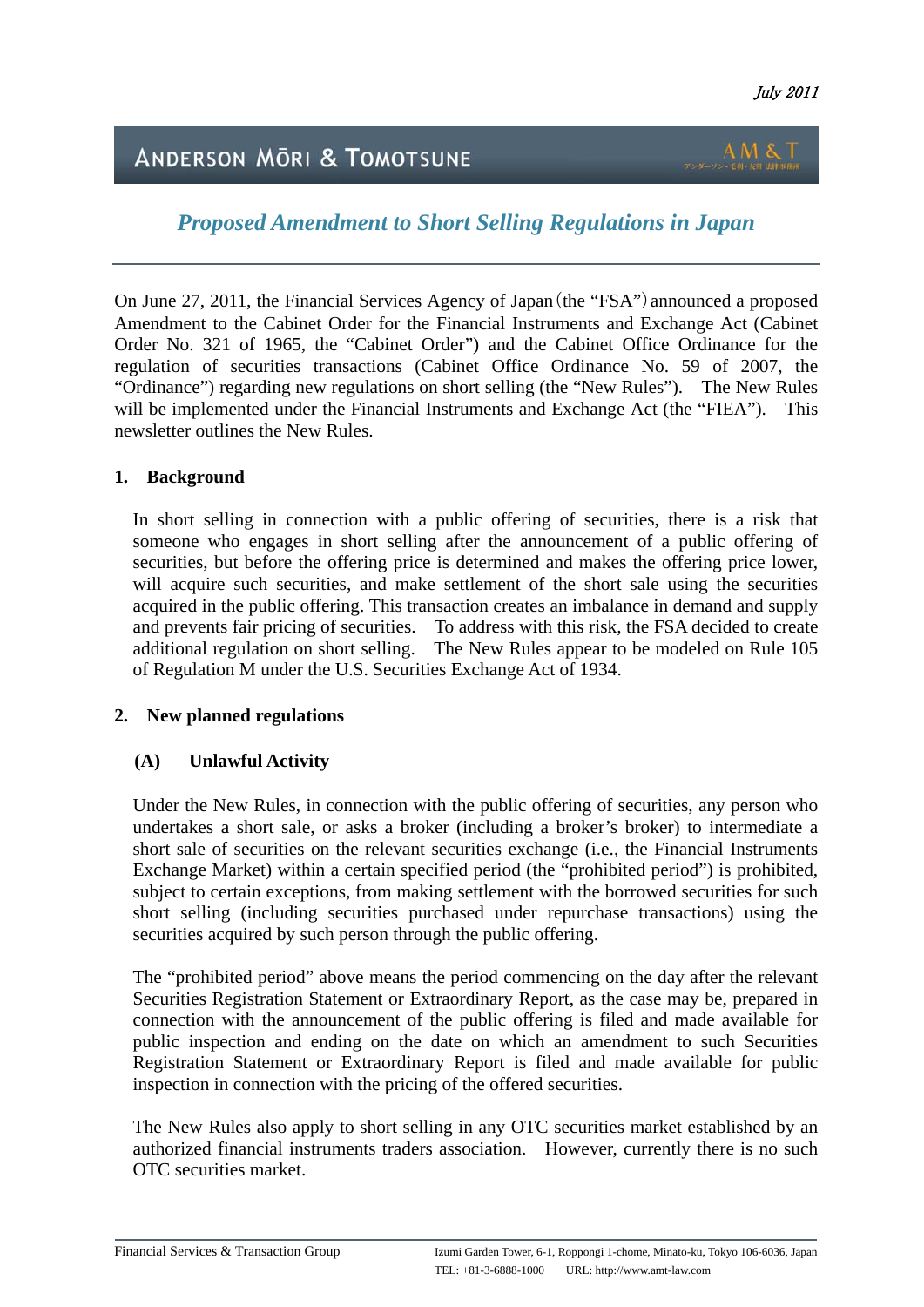## **(B) Exceptions**

There are exceptions to the above prohibition, which are as follows:

- 1. Dealing in listed securities futures (e.g., Japanese Government Bond ("JGB") futures listed on the Tokyo Stock Exchange)
- 2 Short selling of certain specified securities which include the following:

JGBs, municipal bonds, special corporate bonds issued by government affiliated corporations, corporate bonds (other than convertible bonds, bonds with warrants and exchangeable bonds), securities similar to those issued by foreign nations/municipal governments or foreign corporations, domestic and foreign Exchange Traded Funds ("ETFs"), bonds issued by domestic and foreign investment corporations, domestic and foreign ETFs in the form of trust certificates, beneficiary certificates of securities trusts, the entrusted assets of which are foreign ETFs, bonds issued by foreign investment corporations, or foreign bonds (government, municipal and corporate bonds) and trust-type foreign ETFs, or depositary receipts the underlying securities of which are foreign ETFs, bonds issued by foreign investment corporations, or foreign bonds (government, municipal and corporate bonds) and trust-type foreign ETFs.

3. Short selling through after-hours trading on a securities exchange (i.e., ToSTNeT, J-NET, N-NET).

#### **(C) The duty of a securities company**

A securities company in Japan registered pursuant to the FIEA is required, when it offers its clients any securities (which are listed securities and are subject to the New Rules) in connection with a public offering of such securities, to inform its clients, in advance, and in writing or by appropriate information-communication technology (i.e., e-mail, on the internet) to the effect that: (i) if the client has undertaken a short sale, or has asked a broker (including a broker's broker) to intermediate a short sale of securities on a securities exchange during the "prohibited period", such client is prohibited from making settlement with the borrowed securities for such short selling with the securities acquired by such person through the public offering; and (ii) if the client is acquiring the securities in the public offering for the purpose of settlement with the borrowed securities for a short sale (including securities purchased under repurchase transactions), the client cannot acquire such securities.

## **3. Schedule for Implementation**

The New Rules are now under consideration (i.e., public comments are sought on the draft amendments to the relevant regulations by July 25, 2011), and it is expected that the FSA will publish the final version of the amendments to the Cabinet Order and the Ordinance in August and put them in force in fall 2011.

- End -